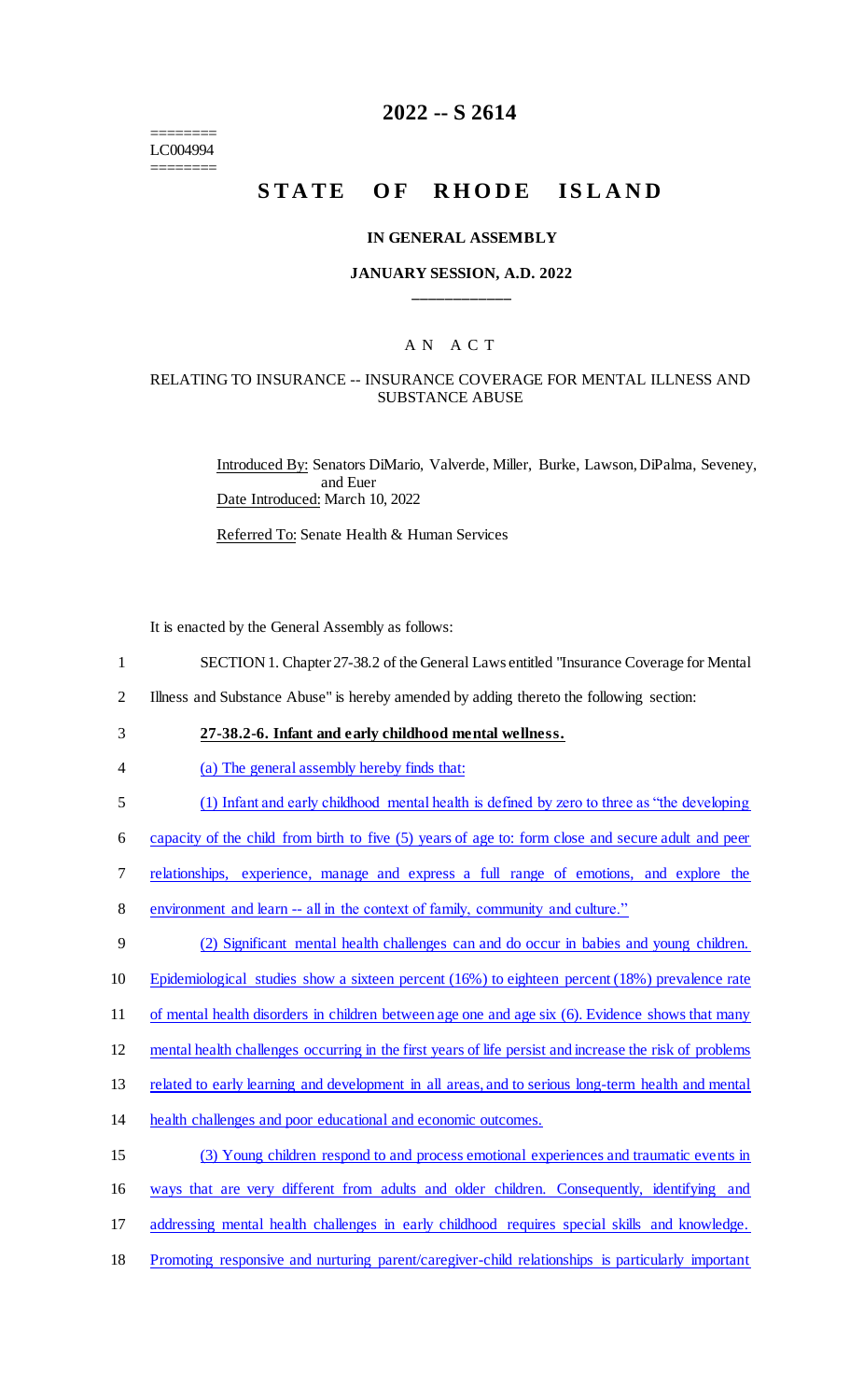for babies and young children.

 (4) It is essential to treat young children's mental health challenges in the context of their relationships within families, homes, and communities. The emotional well-being of young 4 children is directly tied to the functioning of their parents/caregivers and the families in which they live. Thus, successful mental health treatment for young children involves working to build and strengthen consistent, supportive relationships within their families and community. Identifying and treating mental health challenges of parents and caregivers, especially maternal depression which is a common condition and can negatively impact child development, is also needed. When relationships are reliably responsive and supportive and stress is reduced, young children can thrive. (5) Diagnostic Classification of Mental Health and Developmental Disorders of Infancy 11 and Early Childhood (DC: 0-5) is the only recommended diagnosis system for children under age six (6). DC: 0-5 is a system of classification of mental health and developmental disorders for infants and toddlers. (6) Evidence-based and evidence-informed parent-child dyadic therapies exist that focus on the powerful influence of the parent/caregiver-child relationship to positively impact a child's trajectory. Evidence-based interventions aimed at mental health challenges are more effective when implemented during early childhood rather than school age. It is a misconception that young children will grow out of their difficulties or simply forget early traumatic experiences. (7) In Rhode Island, approximately fifty percent (50%) of infants and young children have 20 Medicaid health coverage which covers screening, evaluation, diagnosis, and treatment for 21 children's mental health needs starting at birth. Data from 2018 indicate that less than eight percent (8%) of the Medicaid population under age six (6) received any mental health services. (8) According to the National Center for Children in Poverty, at least twenty-one (21) states 24 have adopted research-informed infant/early childhood mental health state policies and scaled 25 initiatives. Medicaid policy in at least thirteen (13) states and the District of Columbia recommends 26 or requires the use of the developmentally-appropriate DC: 0-5 system for the diagnosis of children 27 under age six (6), and at least twelve (12) states require providers to use an evidence-based dyadic treatment model for children under age six (6). (b) The executive office of health and human services shall establish a task force to develop a plan to improve promotion of social and emotional well-being of young children as well as screening, assessment, diagnosis, and treatment of mental health challenges for children from birth through age five (5) with Medicaid coverage. (c) The planning task force shall include representation from the RI Association for Infant 34 Mental Health and representatives from pediatric health care, mental health care, child psychiatry,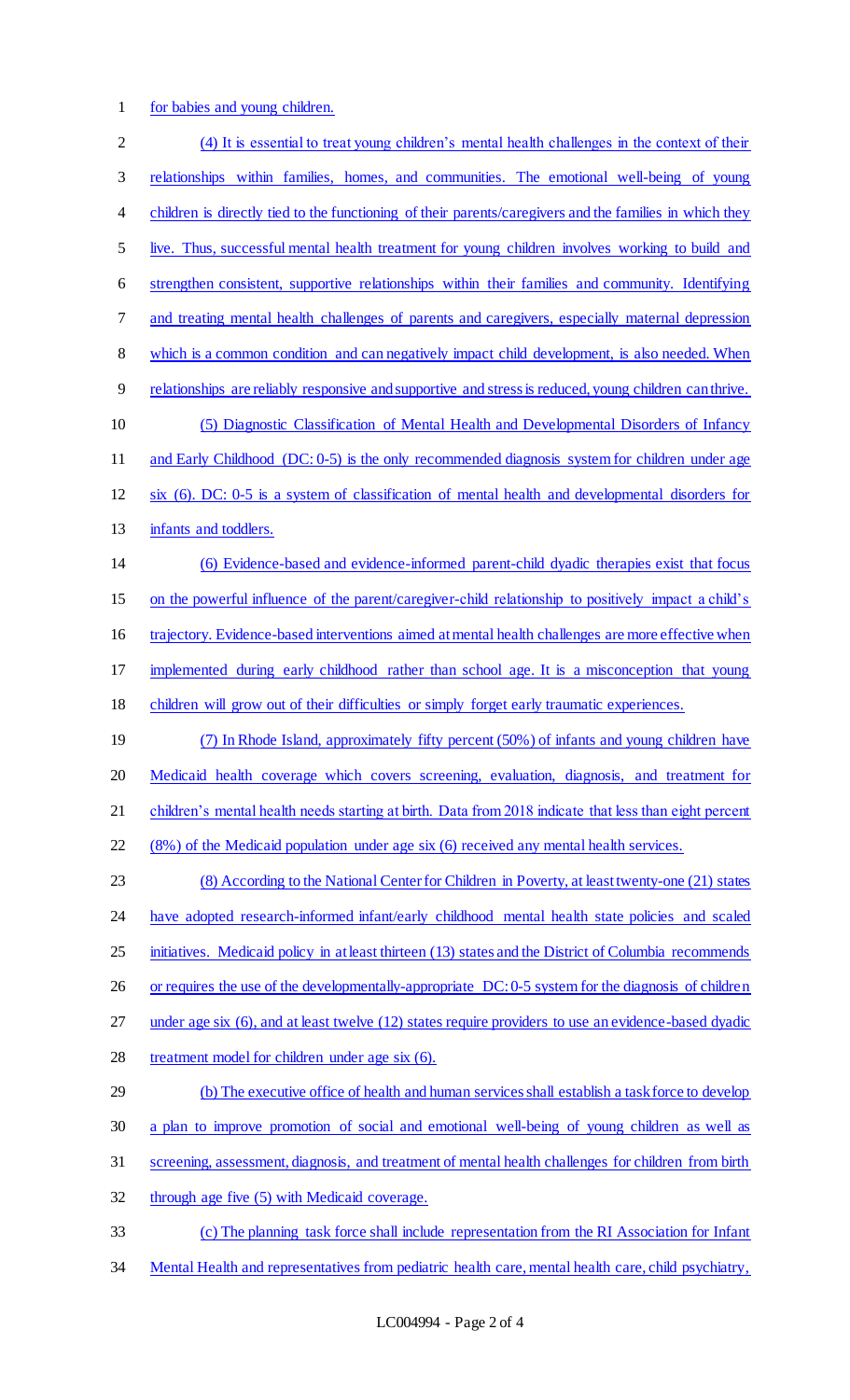| $\mathbf{1}$   | child welfare, Early Intervention, Family Home Visiting, early care and education, advocacy            |
|----------------|--------------------------------------------------------------------------------------------------------|
| $\overline{2}$ | organizations, Medicaid Managed Care Organizations, Medicaid Accountable Entities, families            |
| 3              | with young children, and other stakeholders as needed.                                                 |
| 4              | (d) The plan established in accordance with this section shall include strategies to:                  |
| 5              | (1) Promote use of developmentally appropriate screening, assessment, diagnosis, and                   |
| 6              | evidence-based and evidence-informed parent-child dyadic therapies for children from birth             |
| 7              | through age five (5).                                                                                  |
| 8              | (2) Identify mental health promotion and prevention-related parenting support programs,                |
| 9              | particularly evidence-based or evidence-informed parent-child programs supporting social and           |
| 10             | emotional well-being.                                                                                  |
| 11             | (3) Allow for effective screening, evaluation, and treatment over multiple visits with a               |
| 12             | qualified practitioner in a variety of settings, including in children's homes, at childcare and early |
| 13             | learning programs, in schools, and in clinical and other professional settings.                        |
| 14             | (4) Establish a registry of trained infant/early childhood mental health professionals that            |
| 15             | can be a resource across health care, education, and human service settings.                           |
| 16             | (5) Strengthen infant and early childhood mental health skills, knowledge, and practices of            |
| 17             | all providers who work with young children (birth through age five (5)) in health care, mental health  |
| 18             | care, early childhood, and child welfare service sectors.                                              |
| 19             | (6) Address and respond to the intergenerational effects of racism, economic insecurity,               |
| 20             | and toxic stress that influence the health and mental health of parents/caregivers, babies, and young  |
| 21             | children.                                                                                              |
| 22             | (e) The task force shall submit a plan to the governor and general assembly on or before               |
| 23             | June 30, 2023.                                                                                         |
| 24             | SECTION 2. This act shall take effect upon passage.                                                    |

======== LC004994 ========